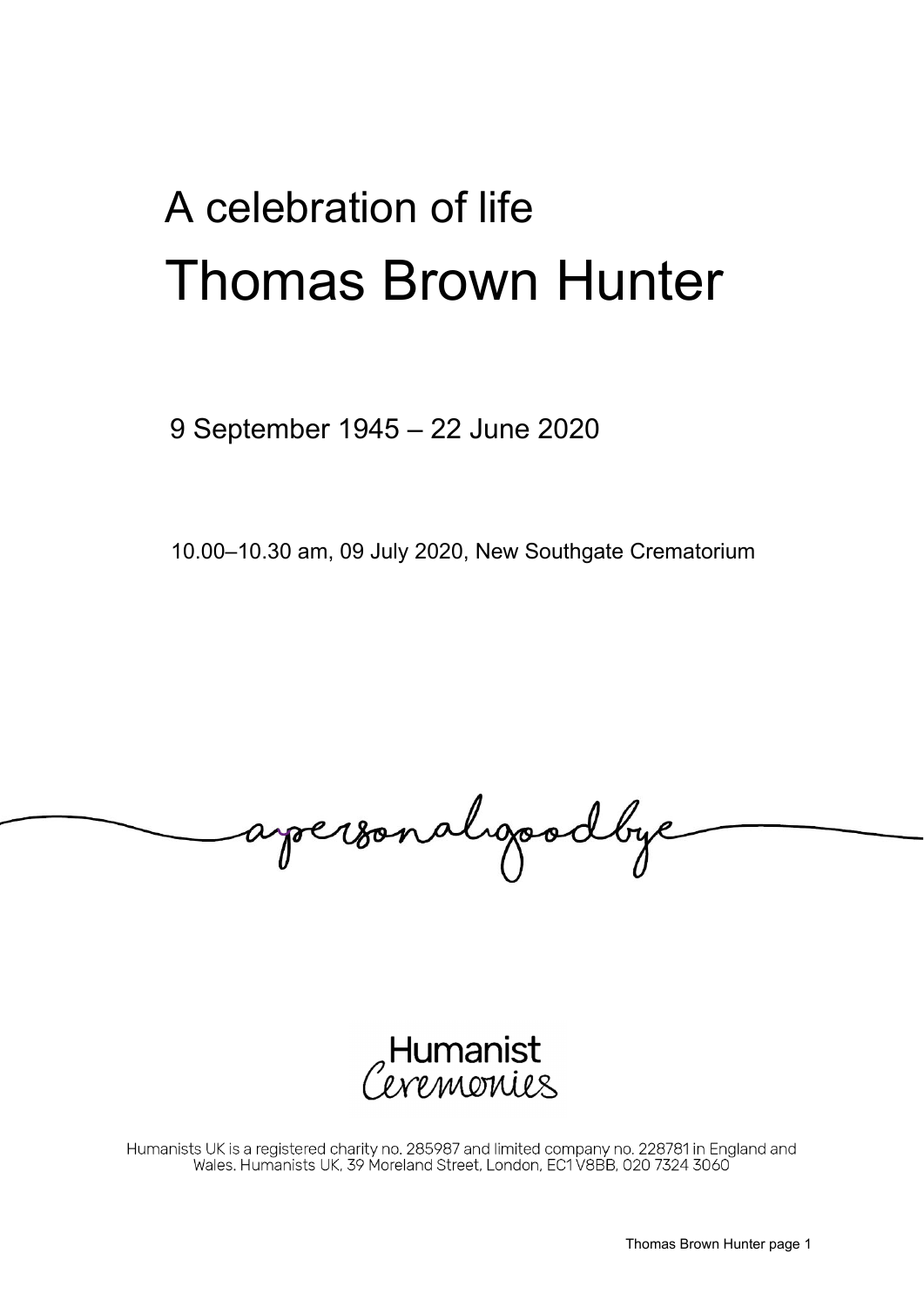This ceremony of farewell is for Thomas Brown Hunter, husband, brother, father, granddad, great-granddad, adopted dad, adopted uncle and friend. Many of you are watching online because of the restrictions placed on us as a response to the Coronavirus pandemic.

Even though you are all – even those in the chapel – watching in relative isolation, it is heart-warming to know that so many other people are doing the same thing at the same time, and I know that Chris and the whole Hunter family are buoyed up by your support and your love at this saddest of times.

As Tom's body entered the chapel, you heard 'He Ain't Heavy, He's My Brother' (The Hollies). Tom's brother John would have been one of those bearing the coffin. Sadly, he isn't well enough to attend but is watching in Wallsend. All three songs included in the ceremony (the other two being 'Dance with my father' by Luther Vandross and 'Endless love' by Lionel Ritchie and Diana Ross), along with the two readings you will hear, were chosen by Tom's family because of their special resonance, and as a last act of love for the man they have lost.

Thomas Hunter, born on 9th September 1945, and known always to his mother (and other people's mothers) as 'Thomas', but to others as Tommy, Tom, or 'Bonnie Lad', died on 22nd June at the age of 74. His death has left a gaping hole in the lives of so many. The last few weeks have been heart-breaking for his family – unable to see him in hospital; unable to be by his side in his last days; unable to say goodbye and to take solace from that oh-so-precious human contact. Only Chris was allowed to see him at all, and that was only at the very end. All this compounded their distress then, and it compounds their grief now. There have been many tears.

The writer Washington Irving said, 'There is a sacredness in tears. They are the messengers of overwhelming grief, and of unspeakable love.' So true, yet there is also a sacredness in laughter. And there is healing in laughter too. Chris says, 'We laughed through life', and now they laugh through the tears as they talk about all the great times they had together. They laugh with joy for having known such a kind, fearless, warm and generous man. And I hope you will laugh too, for that is the best possible way to celebrate and to honour him.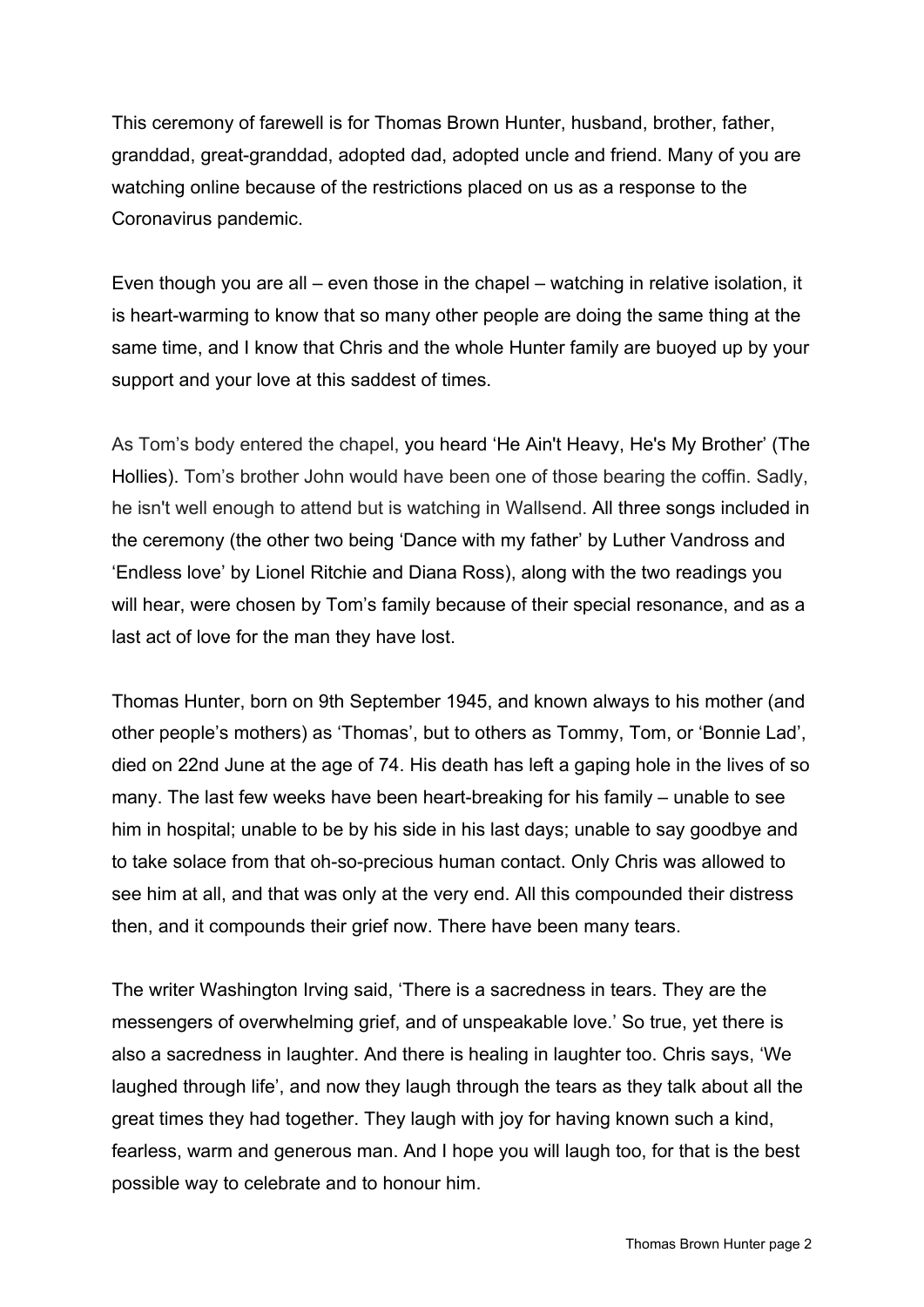He was a loveable character, a bit of a rogue, who led a full, varied and fulfilling life. One of the few things he didn't get round to doing was learning to tap dance! He saw the world; he made friends wherever he went. He would talk to anybody – and do anything for anybody – and he loved his pigeons. He could make a joke of anything and loved stringing people along – though the bit about having a Native American ancestor turned out to be true!

As the eldest son of working parents, he had both freedom and responsibility from an early age and got up to all sorts of tricks as a child. As an adult he was no better – his mother-in-law referred to him as 'Peter Pan'. He knew how to look after himself though – he always said he was 'quick' rather than 'strong' – and he believed in getting the first punch in.

He was well-schooled in country ways and could virtually live off the land – even in Potters Bar! Tom and Chris's first holiday to Malta was funded by his sales of rabbit meat and fox furs. They enjoyed that trip so much it almost became a second home, or should I say a third, after their native Northumberland and their adopted Hertfordshire.

When Chris posted on Facebook that Tom had passed away, she received 130 messages from Marsaskala alone. Everyone in the village, across several generations, knew and loved Tom. Many of you, I know, are watching today.

## **Poem in memory of Tom**

*It's sometimes hard to know why some things happen as they do, For so much joy and happiness was centred around you. It seems so hard to comprehend that you're no longer here, But all the happy memories will forever keep you near. You're thought about with pride with each mention of your name, Death cannot change a single thing – the love will still remain.*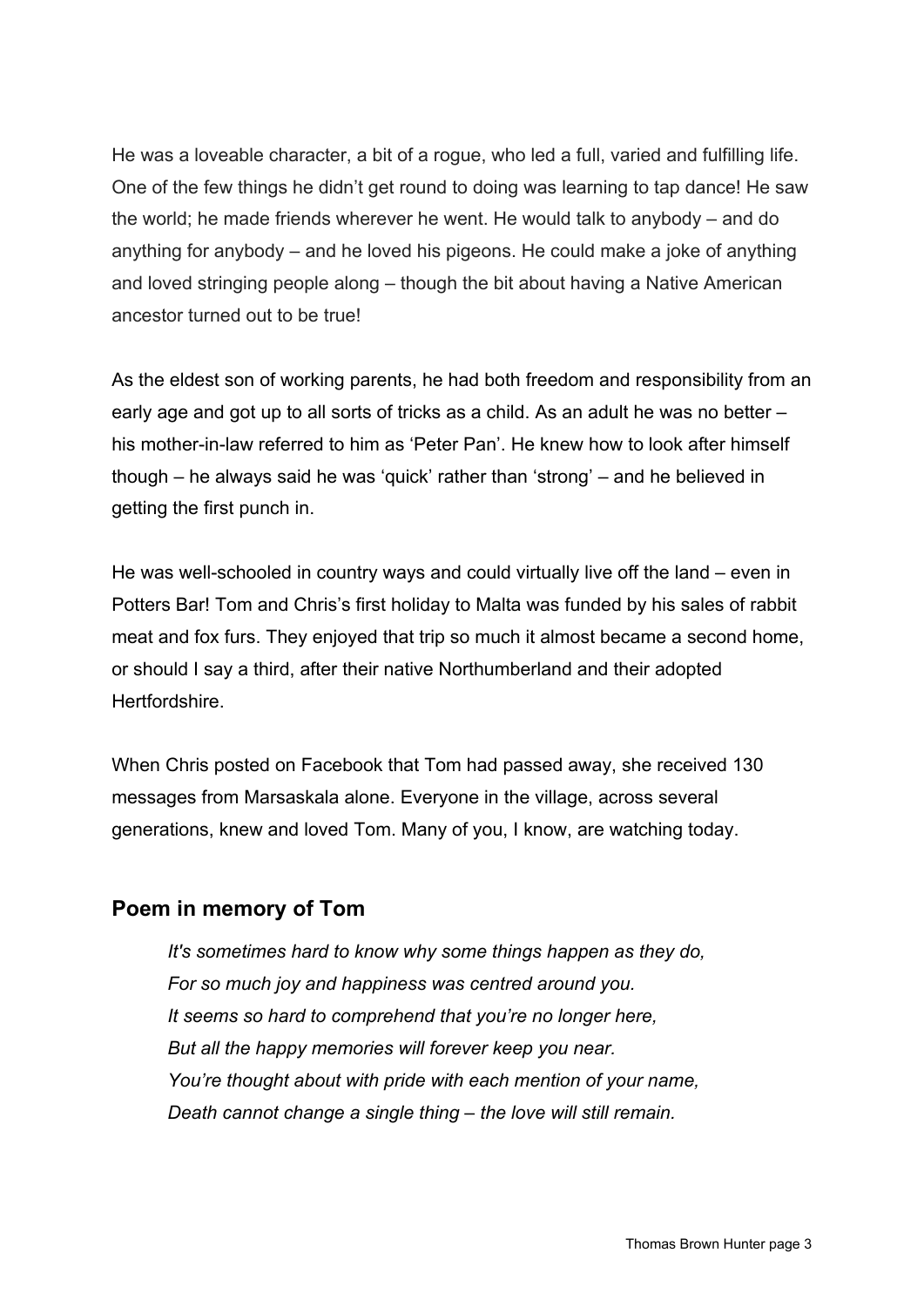## **The Life and Times of Tom Hunter**

Chris was christened in the same church in Shiremoor as Tom. They married in the same church, and they went back to it for their golden wedding anniversary. She has known and loved him for over half a century, and, as the guardian of his memory, she has been writing down everything she remembers. It's not possible to include it all today, but she has asked me to present to you, in brief, 'The Life and Times of Tom Hunter':

Tommy Hunter was born 1945 – the oldest of five children. He remained close to his brother John all his life. They rang each other every Sunday – mostly the discussion was football, John supporting Newcastle and Tom Man United. If Newcastle had lost, John was in for some stick. He was the last person to speak to Tom the day before he passed away, they were life-long brothers, but also best friends.

Tommy Hunter was a mischievous child. He always loved sports: he played football for his junior school and for Northumberland county at senior school. He had a natural ability to understand wildlife and an extraordinary instinct to find birds' nests. He shared this interest with his school friend Mick Saunders who wrote a wonderful tribute to him a few years ago, telling of their exploits in the Northumberland countryside. Mick ended by saying, 'to Tom – countryman, family man, gentleman and friend.' This sums Tom up to most people – he was a man's man.

He left school and started a plastering apprenticeship. He enjoyed those years – he travelled to Devon and Somerset plastering new holiday camps.

When he got his indentures, he left plastering and, being from a sea going family, took himself off to sea. He travelled the world with RFA tankers refuelling Royal Navy ships. He particularly enjoyed his time in the far east – Hong Kong, Singapore, and the Philippines. He was in Canada for Expo 67, South Africa, Australia, New Zealand and many more countries. Some he liked: some he didn't.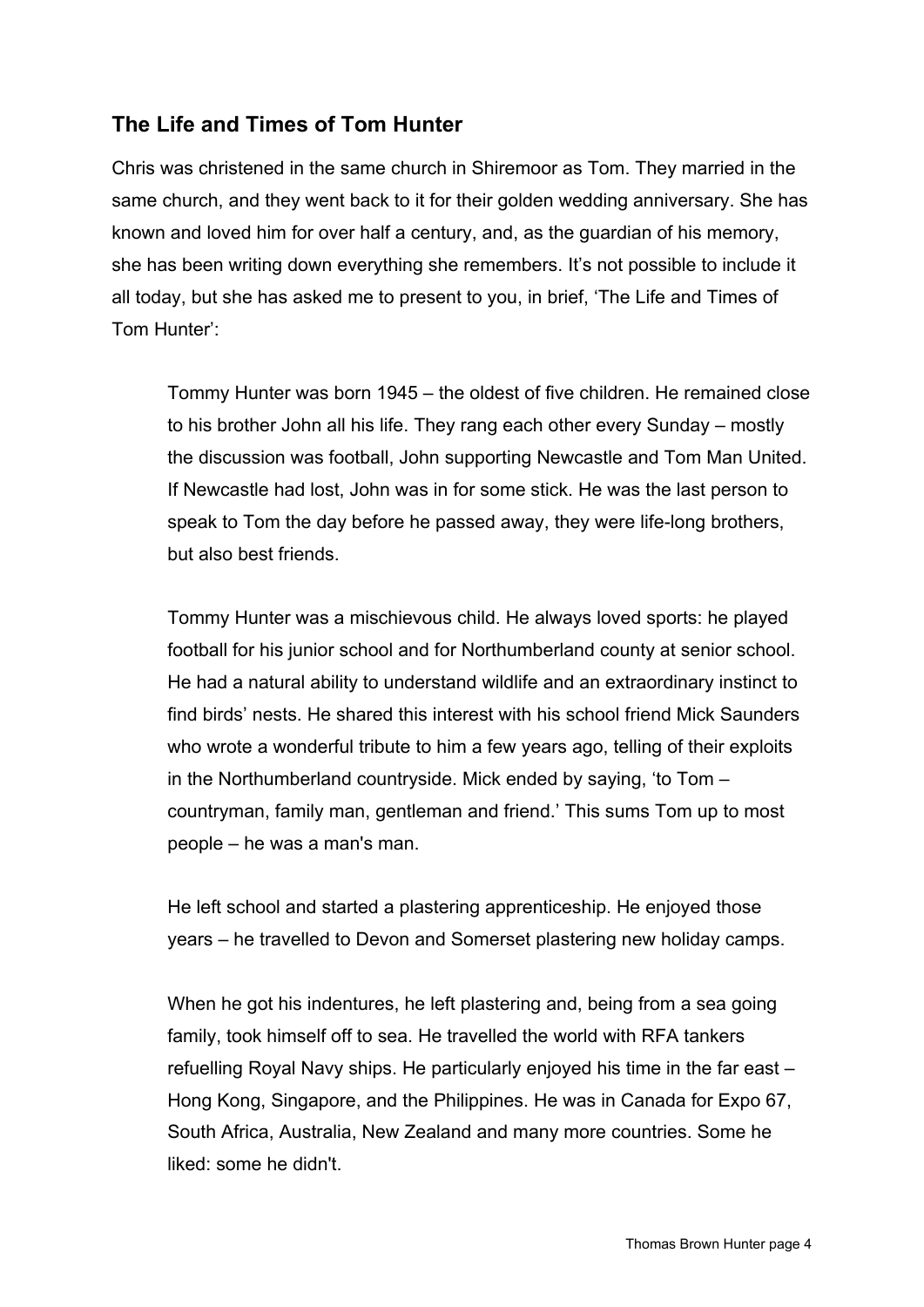In 1966, he met Chris at a dance in a working man's club. They soon became an item. Tom continued to go to sea until September '67 when he came ashore and they got engaged. They were married in '68, two weeks before their best man and bridesmaid Gordon and Cath Coleman. They remained friends. Gordon sadly passed away, but Cath was with Tom and Chris to celebrate their golden wedding.

Zoe and Lee came along, Tom loved being a dad and made sure they got the best he could give them. He bought a little caravan and their trips to Scotland began – a time enjoyed by all of them.

In the early '70s the work in the North East was very bad, so after another stint at sea then working in Aviemore and St Neots he decided something had to be done – he didn't like being away from home. In 1975 Chris saw an ad in the paper for a plasterer at Wrotham Park Estate. Tom got the job and the family moved to Potters Bar … a whole new life began. Mick and Judith Saunders travelled with them to help get settled in, four kids, four adults, a dog and a ferret made the journey from Northumberland to Hertfordshire – not many worried about health and safety then.

Weekends and evenings, Tom helped the gamekeeper Jim Grieg. After being a poacher this was something new! He was in his element, out with his ferrets catching rabbits. When Jim left the estate, he took over as gamekeeper, starting the happiest years in his working career – he always said it was more like a hobby than a job and he loved it.

His years at Wrotham Park were happy ones, he was fond of the Byng family. He watched the children grow up, got them out of a few scrapes … which we won't go into. Then along came the next generation, Emily and Oliver Monckton who loved spending time with Tom, and now as adults reminisce about the happy times they had with him. Tom always had a special place in his heart for Mrs Byng – he had huge respect for her. In the last few years he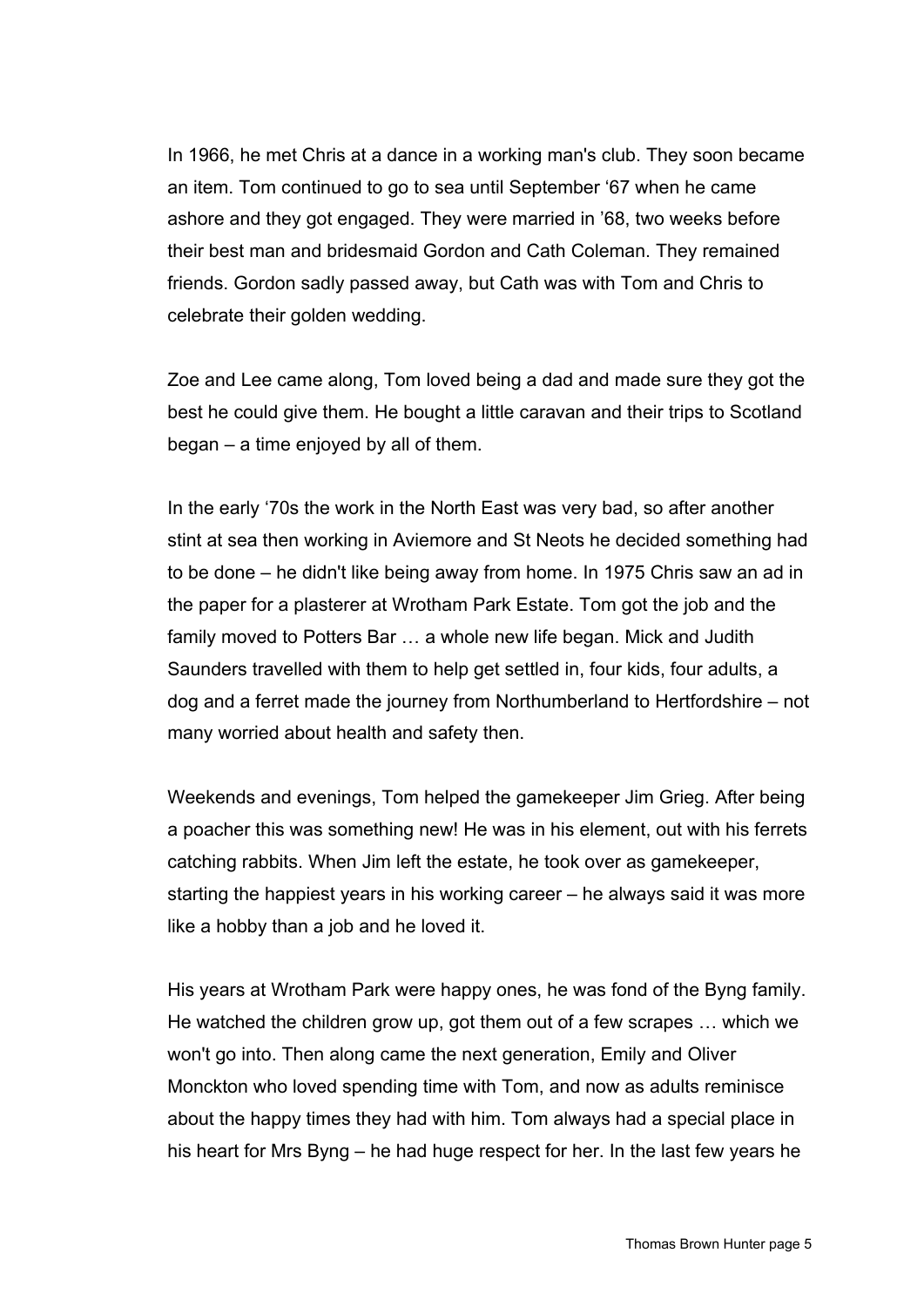looked forward to her visits with the field magazine or potted shrimps, when they sat having a good chat and putting the world to rights.

Lee loved going out with his dad, ferreting and on the shoots, accompanied by Alan. At the age of 10, Alan's circumstances changed and he adopted the Hunter family. Both boys spent their childhood hunting and fishing, learning all the time from Tom.

Zoe adored her dad. Tom liked nothing better than going somewhere 'POSH' to eat, and she loved introducing him to fine dining. The first time he went to Simpson's in the Strand he was smitten, wherever he went – Harrods, Rules, Fortnum & Mason – Simpson's remained the favourite – he happily returned many times. Zoe has remained close to her dad always asking his advice, often he said she was a lovely bairn and grew up to be a lovely woman – he was very proud of her.

And then along came Flossie – the light of his life. From the first time he saw her at one hour old he adored her – no-one ever had a grandchild but him. Lauren says she had the best childhood because of him, her memories of grandad will be blackberry picking, pretending to horse race around the garden, the crazy bedtime stories he told, and pigeon racing as Hunter and Granddaughter. She will forever be Flossie the granddaughter he loved with all his heart.

When her children were born his natural affinity with kids carried on, Alfie never happier than spending time with his 'grandad'. He has passed on his love of nature, wildlife and plants to him. Alfie was always proud when Tom went to watch him boxing or swimming. They had four precious years, just Alfie and grandad, before Grace arrived. Now to Dainty Dina – she has spent four short years making him laugh, never knowing what she would say or do next kept him on his toes. Alfie calls Grace Dainty Dina and probably always will. When Alfie and Grace lost their daddy it made Tom even more protective towards them. He loved Ryan like one of his own and was deeply affected by his passing.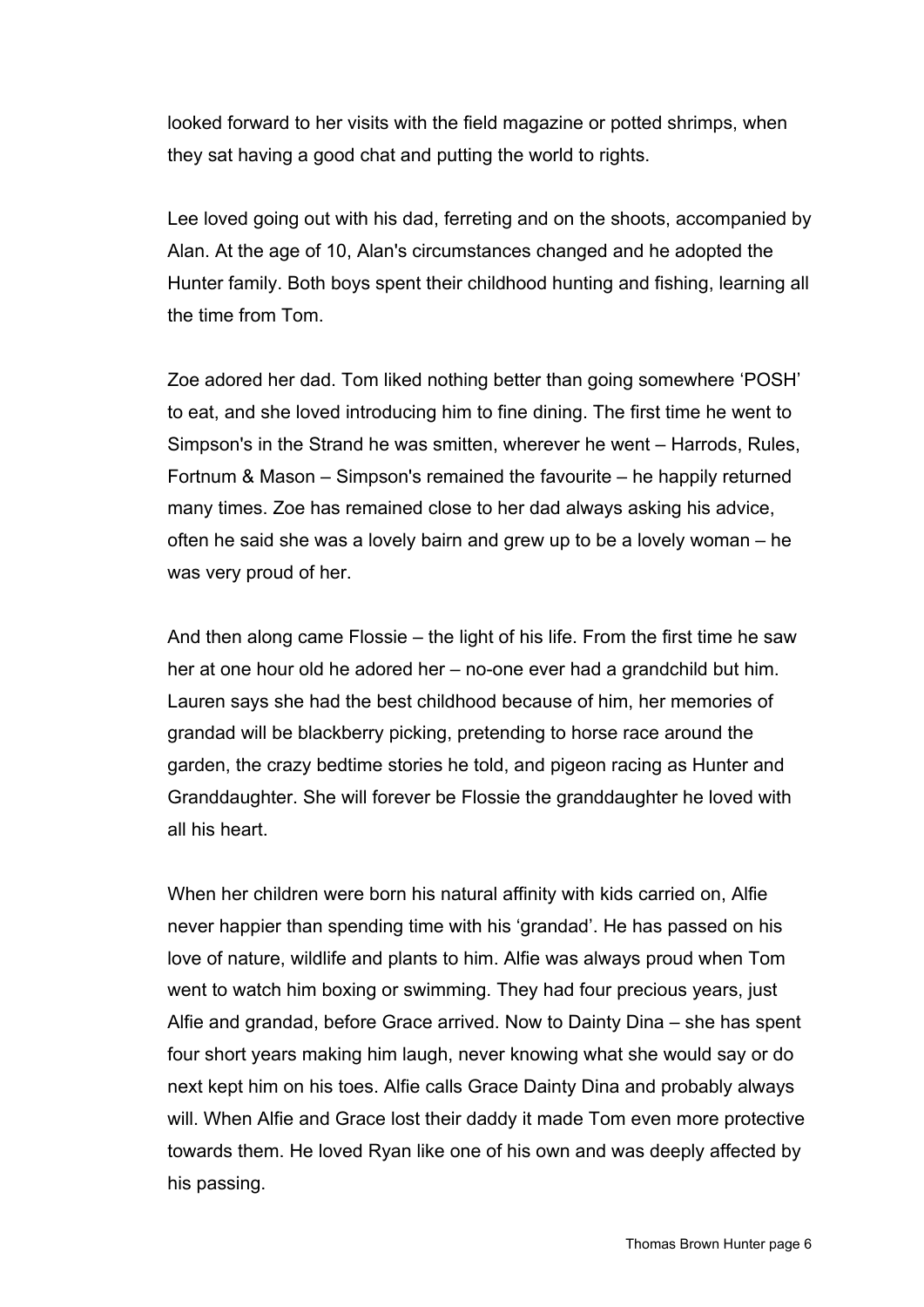When Tommy Hunter made a friend it was long term. He's been friends with Dick Gainford for 43 years. Steve Blake, Rod Newton Alan Beach – all longterm pals. His favourite pastime was sitting in the pub, especially Sunday lunchtime, for many years the Lion then later years the Byng. He started The Lion Onion Club, which ran for 14 years, raising lots of money for local charity. He raced pigeons, and in 2001 formed a syndicate in the Onion Club – each paid £10 to enter one of Tom's birds in a race in Scotland. The pigeon won nearly £25,000, making a lot of people very happy.

Over the years Tom made lots of friends, Gary Fuller being one. Gary became Number 2 son, and was very rarely referred to as Gary, always Number 2. He started off as a labourer, quickly going on to plastering, and under Tom's guidance became a very good plasterer. He was taught by the best.

Tommy Hunter was an adopted uncle to many. The Coleman family, the Pearson-Palmers, the Camilleri family in Malta all thought the world of their uncle Tom. The many friends he made in Malta over the years are all shocked and upset at his sudden passing.

Tom had been ill since Christmas. He didn't let it get him down and continued to get in his greenhouse planting his flowers and veg.

Erica Evans, his respiratory nurse, visited regularly, changing medication and giving him encouragement. On the 23rd April he was quite ill, and Erica came to see him. She became his lifeline and couldn't have treated him better if he'd been one of her family – he was very fond of Erica.

He was admitted into hospital on 4th June and on 5th June he was told he had lung cancer. On the 18th June he went into intensive care. He told the palliative care nurse he wanted all treatment withdrawn, just to be kept comfortable, and on 22nd June he passed away with Chris by his side. He was aware until the end.